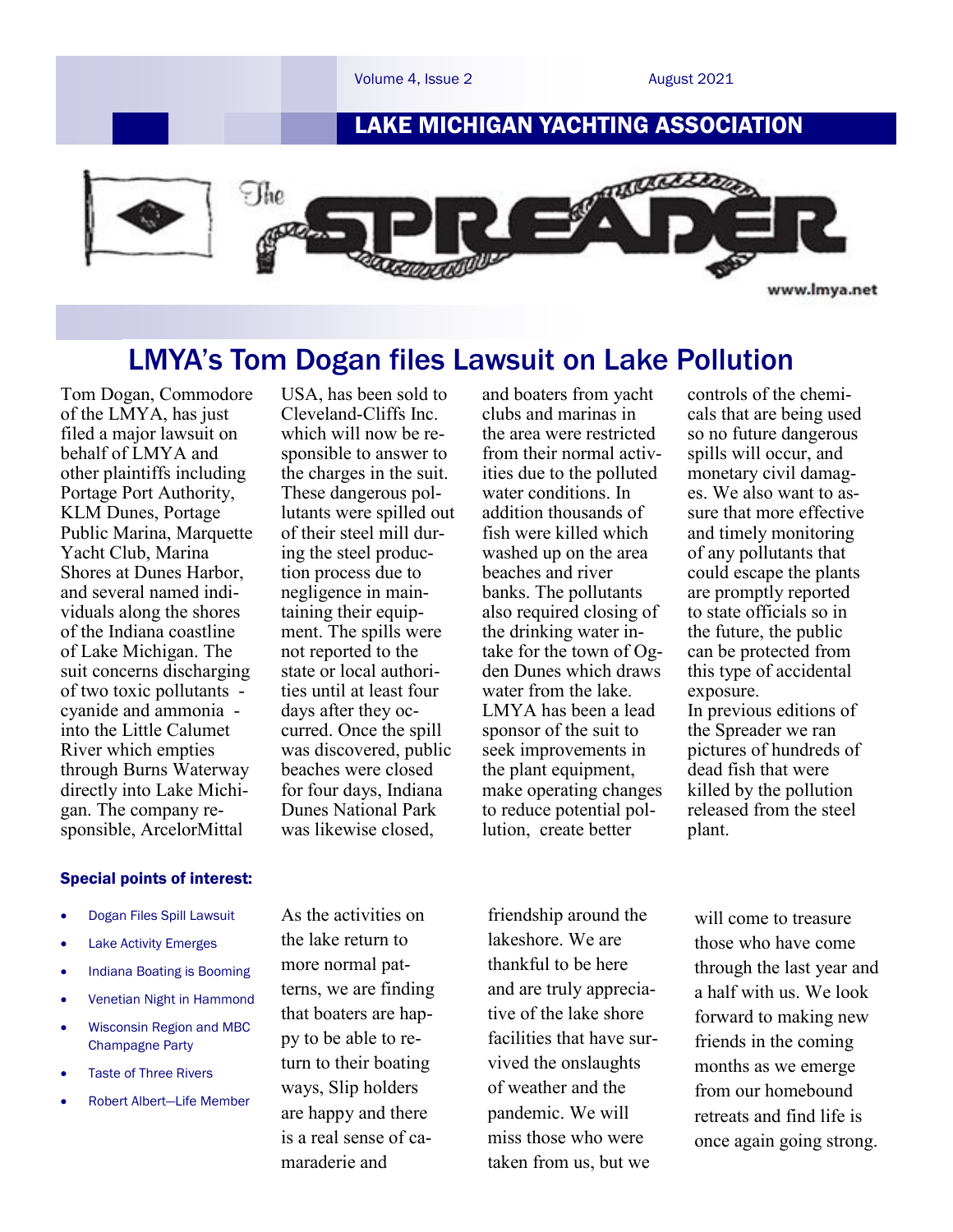# Indiana Boating is Booming

Barb Lusco from the Indiana Region reports that marinas and yacht clubs in Indiana are running at close to 100% capacity. Boats are being bought and sold at a record pace. Some boat owners have sold their boats without even putting them up for sale as tey received offers that were so good they couldn't refuse them. Some buyers are be-

ing outbid by 2, 3, or 4 other potential buyers so the bidding is getting more complex. The marinas are finding that business is back to where it was before Covid came along. Masks, hand sanitizers, and shut downs are being replaced by full slips, cruises, and dock parties. When you plan to go to a new marina in Indiana, be sure to check

their hours, slip availability, and mask policies.

Water levels this year have also been cooperating by returning to more normal levels. Some of the beach front communities took severe hits from the storms during higher water levels such as Ogden Dunes and Beverly Shores. Large rocks have been brought in to stabilize the shorelines. Portage lakefront lost most of its sandy beaches from the storms and winds, and the Army Corps has had to replace some of the sand, They also moved sand from the mouth of the Burns waterway where it had accumulated from the winds and storms.

# Venetian Night Party at Hammond Yacht Club

In July there was a traditional Venetian Night party at the Hammond Marina sponsored by the Hammond Port Authority. In spite of the rain, this event drew a lot of competitive efforts from the various dock members, and many LMYA folk were involved. The winning dock was E dock and our own Christine Hunt was one of its members. Check out the picture to the right to see some of the decorations that went into lighting up the yachts at night.



#### Our Post Office Box:

### LMYA Officers for 2021

**LMYA Secretary P.O. Box 631 Germantown, WI, 53022**

| Commodore:      | Thoma |
|-----------------|-------|
| Vice Commodore: | Matth |
| Secretary:      | Jim M |
| Treasurer:      | Sally |
| Judge Advocate: | Thom  |